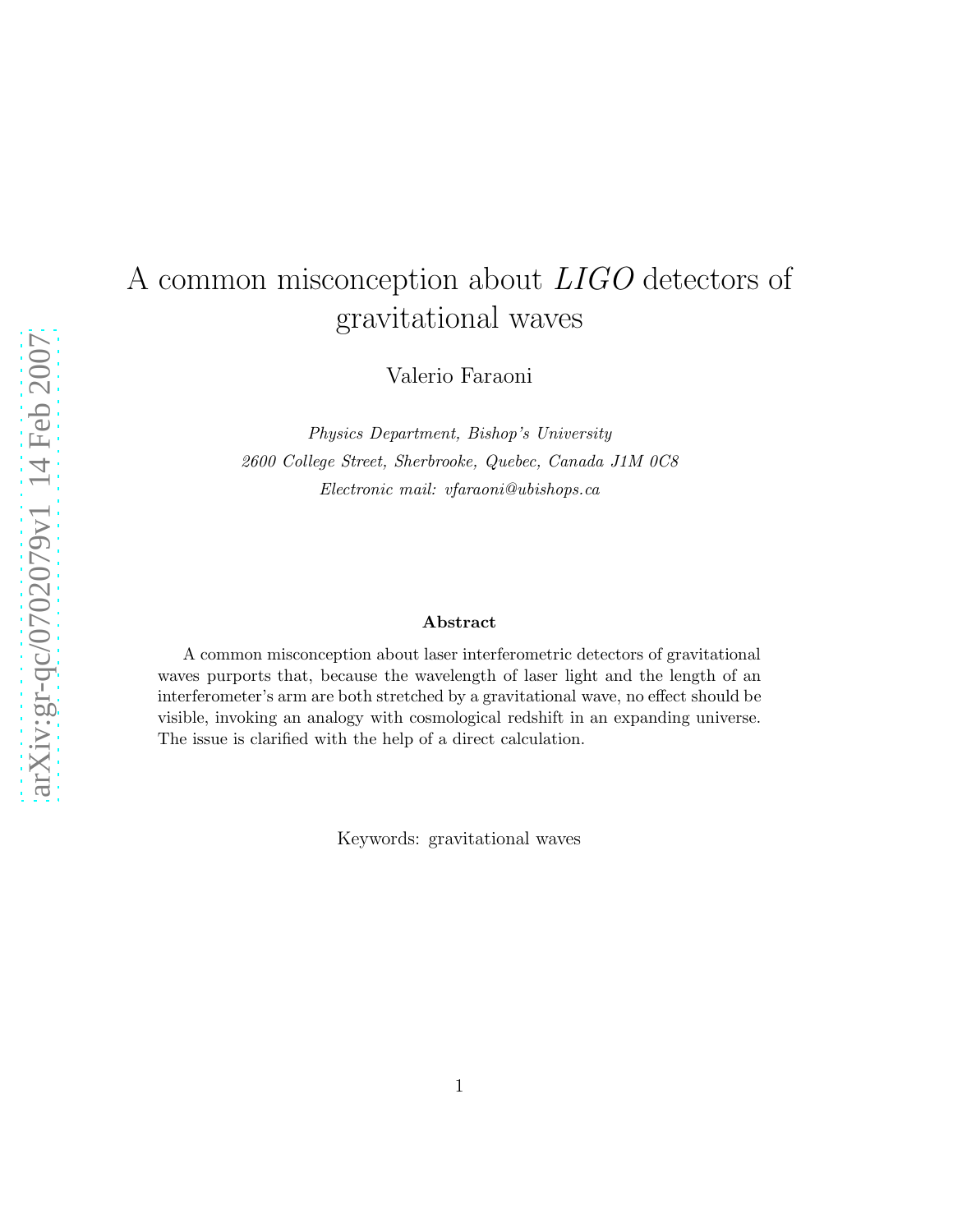### 1 Introduction

One of the most significant advances in experimental gravitation has been the development of giant laser interferometers for the detection of gravitational waves such as the  $LIGO$  [\[1\]](#page-8-0) and  $VIRGO$  [\[2\]](#page-8-1) projects. The LISA project [\[3\]](#page-8-2) is even more ambitious and plans the construction of a similar interferometer in space, with arms of size  $\sim 5 \cdot 10^6$  km, an interplanetary distance. The recent coming on line of the LIGO detectors with actual data runs has brought the laser interferometric detectors to the forefront of current gravitational research. There is an objection as to how an interferometric detector works that recurs often, and persists as a misconception, among physics students and professionals alike. The objection is: "Given that the gravitational field stretches both the interferometer arm and the wavelength of laser light propagating along it, why is the effect of a gravitational wave detectable? After all, the same situation occurs in cosmology, when the expansion of space stretches all distances and the wavelength of light alike, causing cosmological redshift".

The immediate answer to this objection is that the calculation of the phase shift  $\Delta\phi$  between the laser beams of a laser interferometer produces a result that is gaugeindependent, while the interpretation in terms of stretching of an interferometer's arm and of the wavelength of light depends on the gauge adopted, and only gauge-independent results are acceptable in physics. However, this is truly an indirect answer and it may be preferable to provide a direct argument in the same gauge (TT gauge) used for the above-mentioned interpretation of the workings of LIGO.

We could find three instances in the literature in which this issue is raised: 1) A paper by Saulson [\[4\]](#page-8-3) addresses the issue and provides a qualitative intuitive explanation.

2) In a Cal Tech lecture course on gravitational waves available on the internet [\[5\]](#page-8-4), K.S. Thorne addresses the issue reporting that this is the most common question asked about laser interferometers, and he provides a qualitative answer: "Does the wavelength of the light in the gravitational wave get stretched and squeezed the same manner as these mirrors move back and forth? ... The answer is no, the spacetime curvature influences the light in a different manner that it influences the mirror separations ... the influence on the light is negligible and it is only the mirrors that get moved back and forth and the light's wavelength does not get changed at all ...". However, substantiating Thorne's answer with a clear mathematical argument is not entirely trivial, as is shown in Sec. 3. 3) In a recent paper [\[6\]](#page-8-5) the issue is raised again, together with the purported analogy with the cosmological situation. The author discusses an analogy between the gauge freedom of general relativity and the Aharonov-Bohm effect in quantum mechanics. The message is that in both situations gauge-dependent quantities appear in the equations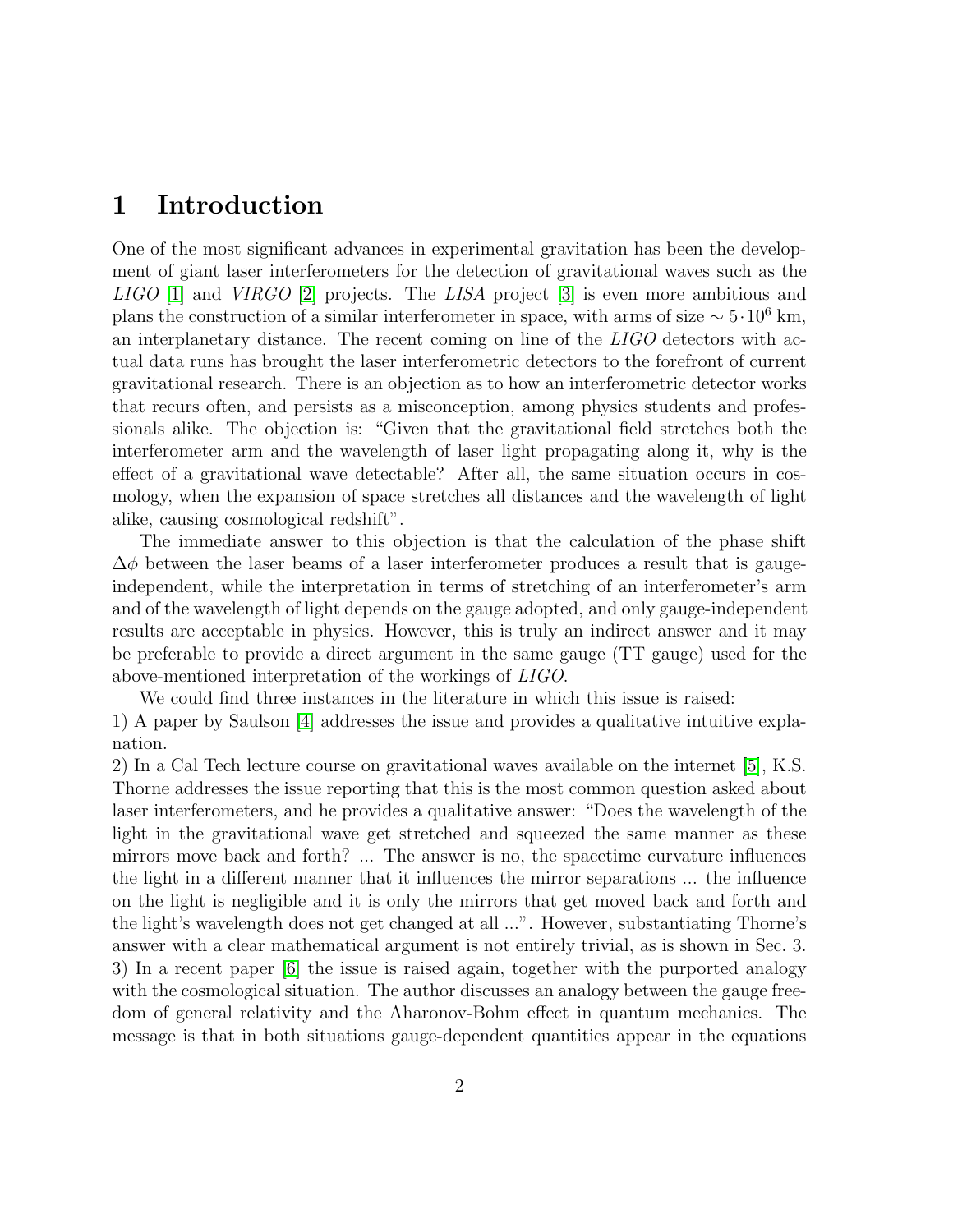describing the physics but the final physical results calculated are gauge-independent. This is again the answer that at the end the only physical quantity measured (the phase shift  $\Delta\phi$  between two laser beams in an interferometric detector) is gauge independent.

Saulson's pedagogical paper [\[4\]](#page-8-3) is clear and very physical but the argument presented is qualitative — the "stretching at a different rate" of the light wavelength and of an interferometer's arm can be shown explicitly. On the other hand, the argument proposed in Ref. [\[6\]](#page-8-5) requires the use of the Aharonov-Bohm effect foreign to classical relativity and truly unnecessary to understand laser interferometers. The answer provided is indirect and does not specifically address the question of "why there is a net effect if the wavelength of light and the interferometer's arm are both stretched?" It would be more gratifying if a direct argument were provided showing how the (proper) length of an interferometer's arm and the (proper) wavelength of laser light are "stretched at different rates" by a gravitational wave, which is what we set out to do in this paper.

### 2 Laser interferometers

Before we proceed to discuss a reply to the objection stated above, we summarize in this section the basics of laser interferometric detectors of gravitational waves [\[7,](#page-8-6) [3\]](#page-8-2), which we need for reference in the following.

Consider a laser interferometer consisting of two perpendicular arms aligned along the x and y axis, respectively. In the absence of gravitational waves the two arms have exactly equal lengths L. A beam splitter is located at the origin  $x = y = 0$  and two mirrors are placed at the opposite end of each arm, at  $x = L$  and  $y = L$ , respectively. A monochromatic laser beam passing through the beam splitter is divided into two beams that propagate along the  $x$  and  $y$ -arms, are reflected by the mirrors, and travel back to the beam splitter where they are collected and compared, thus detecting any phase shift that may have occurred during the travel. If a gravitational wave impinges on the interferometer, it will cause a phase shift  $\Delta \phi$  between the two beams.

The gravitational wave is described as a small perturbation of the Minkowski metric  $\eta_{\mu\nu}$ . The spacetime metric is

$$
g_{\mu\nu} = \eta_{\mu\nu} + h_{\mu\nu} \,, \tag{2.1}
$$

where  $\eta_{\mu\nu} = \text{diag}(-1, 1, 1, 1)$  and  $|h_{\mu\nu}| \ll 1$  in an asymptotically Cartesian coordinate system. The transverse-traceless (TT) gauge is most often used in introductions to laser interferometric detectors. In this gauge  $h_{0\mu} = h^{\mu}{}_{\mu} = 0$  and the unperturbed metric is used to raise and lower indices. The only nonzero components of  $h_{\mu\nu}$  in this gauge are  $h_{xx} = -h_{yy}$  and  $h_{xy} = h_{yx}$ , corresponding to two independent polarizations of the gravitational wave. Only first order quantities in the metric perturbations  $h_{\mu\nu}$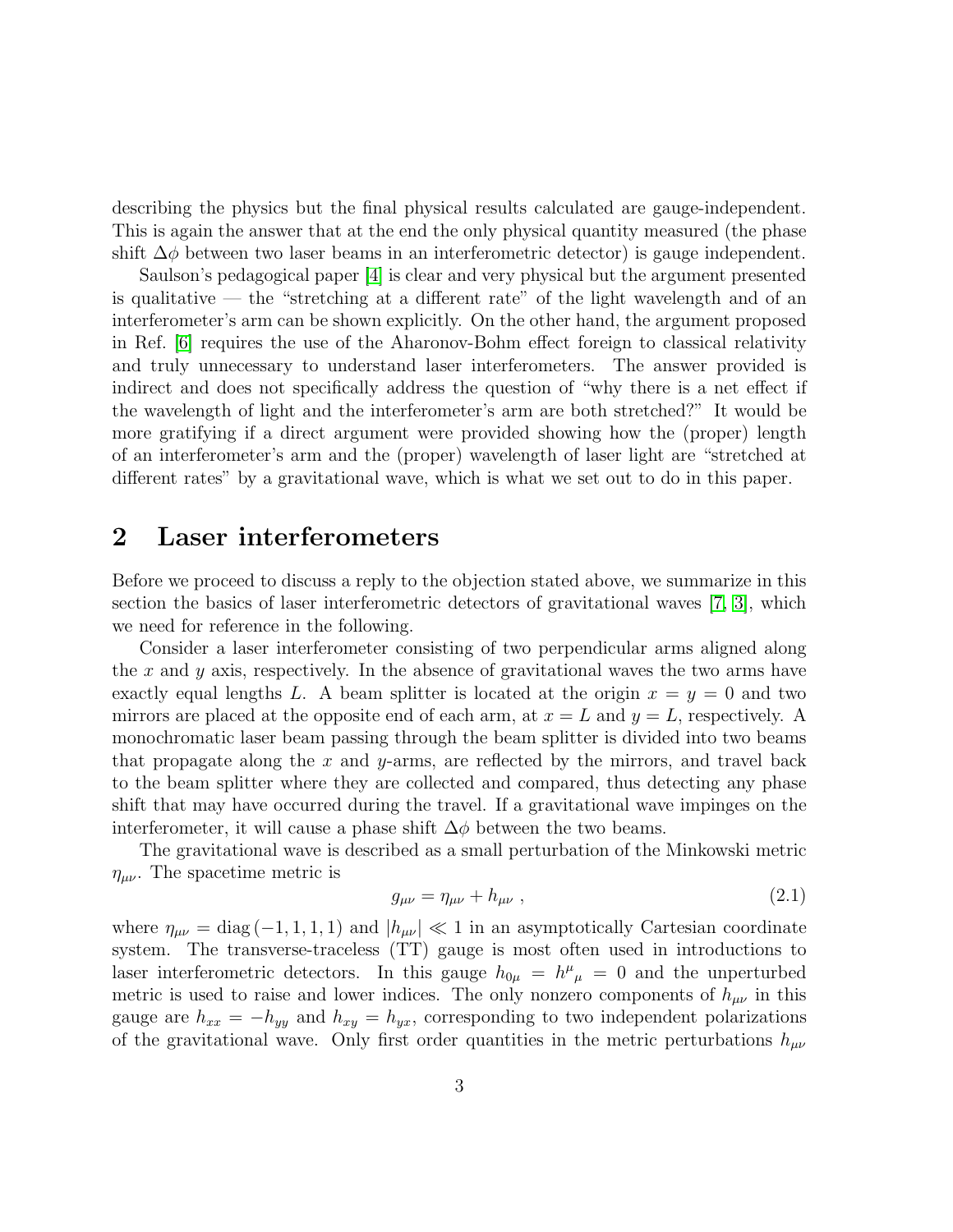and their derivatives are considered because of the smallness of these quantities in any physical situation of interest. For simplicity we consider a gravitational wave with a single polarization traveling along the z-axis perpendicular to the interferometer's arms, perfectly reflecting mirrors, and a single reflection of each laser beam. The geodesic deviation equation rules the evolution of the proper distances  $x^i$  along the x and yaxis:

$$
\ddot{x}^i = R^i_{00j} x^j , \qquad (2.2)
$$

where  $i, j = 1, 2$  and  $R^{\mu}{}_{\nu\alpha\beta}$  is the Riemann tensor, which is most conveniently calculated in the TT gauge yielding [\[7\]](#page-8-6)

<span id="page-3-0"></span>
$$
\delta \ddot{x}^i = \frac{1}{2} \ddot{h}_{ij}^{(TT)} x^j . \tag{2.3}
$$

A further assumption almost always used in the literature on ground-based interferometric detectors is that the wavelength  $\lambda_{qw}$  of the gravitational wave is much larger than the size of the interferometer,  $\lambda_{gw} \gg L$ , thus simplifying the integration of eq. [\(2.3\)](#page-3-0) to

<span id="page-3-1"></span>
$$
\delta x = \frac{h_{xx}}{2} x , \qquad (2.4)
$$

$$
\delta y = \frac{h_{yy}}{2} y \,. \tag{2.5}
$$

The difference in the variation of the proper lengths of the interferometer's arms when a gravitational wave impinges along the z-axis with polarization  $h_{xx} = -h_{yy} = h_{+}(t)$  is, to first order,

$$
\delta l(t) = \delta x(t) - \delta y(t) = L h_+(t) \tag{2.6}
$$

and the phase difference between the two beams collected at the origin is

$$
\Delta \phi = 2\pi \frac{\delta l}{\lambda} = 2\pi \frac{L}{\lambda} h_+(t) , \qquad (2.7)
$$

where  $\lambda$  is the wavelength of the monochromatic laser light.

## 3 Variation of the wavelength of laser light in the  $x$ -arm

In this section we compute explicitly the variation of the wavelength of laser light propagating along one arm (say, the x-arm) of the laser interferometer, and then we compare the result with the variation of the proper length of this arm. It turns out that the two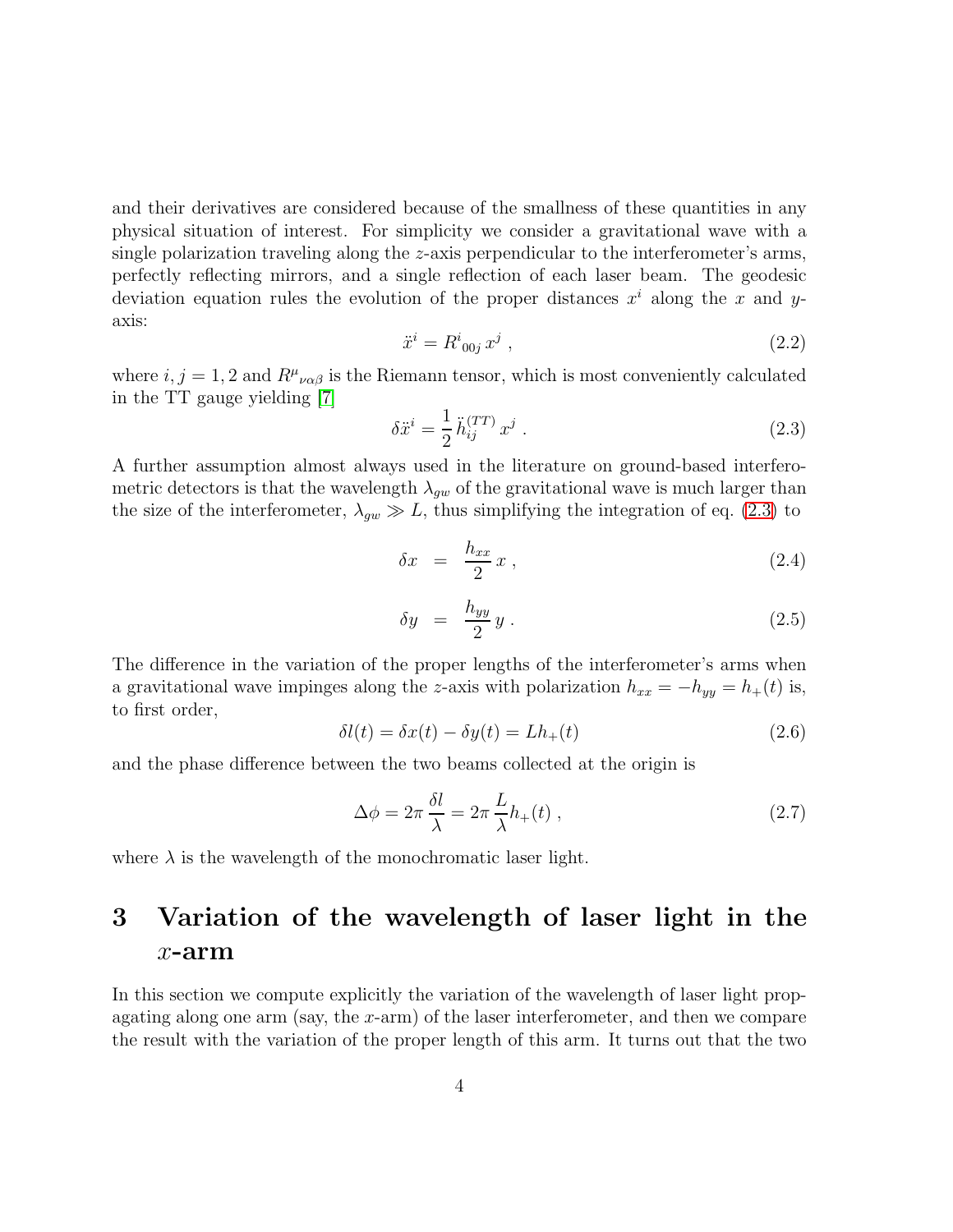quantities are different and this result shows that the objection "the wavelength and the arm are stretched by the same amount as in the expansion of the universe" is really unfounded. The TT gauge commonly used to calculate and interpret the effect of the gravitational wave is employed.

The variation of the wavelength of monochromatic laser light in the x-arm of the interferometer can be derived by considering the equation of null geodesics

$$
\frac{dk^{\mu}}{d\tau} + \Gamma^{\mu}_{\rho\sigma}k^{\rho}k^{\sigma} = 0 , \qquad (3.1)
$$

where  $k^{\mu} = dx^{\mu}/d\tau$  is the geometric tangent to the null geodesic and  $\tau$  is an affine parameter along it. The photon four-momentum is  $p^{\mu} = \omega k^{\mu} = (\omega, \vec{k})$ , where  $\omega$  and  $\vec{k}$  are the angular frequency and the three-dimensional wave vector, respectively. The Christoffel symbols are

$$
\Gamma^{\mu}_{\rho\sigma} = \frac{1}{2} \eta^{\rho\alpha} \left( h_{\alpha\rho,\sigma} + h_{\alpha\sigma,\rho} - h_{\rho\sigma,\alpha} \right) + \mathcal{O}(h^2) \,. \tag{3.2}
$$

The unperturbed laser beam travels along the x-axis with four-tangent  $k_{(0)}^{\mu} = \delta^{0\mu} + \delta^{1\mu}$ while the actual (perturbed) four-tangent is  $k^{\mu} = k^{\mu}_{(0)} + \delta k^{\mu}$  with  $\delta k^{\mu} = \mathcal{O}(h)$ . To first order, the deflections  $\delta k^{\mu}$  satisfy the equation

<span id="page-4-0"></span>
$$
\frac{d(\delta k^{\mu})}{d\tau} = -\frac{1}{2} \eta^{\mu\alpha} \left( h_{\alpha\rho,\sigma} + h_{\alpha\sigma,\rho} - h_{\sigma\rho,\alpha} \right) k^{\rho}_{(0)} k^{\sigma}_{(0)} , \qquad (3.3)
$$

where the product

$$
k^{\rho}k^{\sigma} = k^{\rho}_{(0)}k^{\sigma}_{(0)} + \mathcal{O}(h) = \left(\delta^{0\rho}\delta^{0\sigma} + \delta^{0\rho}\delta^{1\sigma} + \delta^{1\rho}\delta^{0\sigma} + \delta^{1\rho}\delta^{1\sigma}\right) + \mathcal{O}(h) \tag{3.4}
$$

can be taken to zero order — including first order corrections only contributes second order terms to the deflections. Integration of eq.  $(3.3)$  with respect to x between the beam splitter  $(x = 0)$  and the mirror  $(x = L)$  along the interferometer's arm yields the total deflection between the injection of the beam and its reflection at the mirror

<span id="page-4-1"></span>
$$
\delta k^{\mu} = -\int_{0}^{L} dx \left( h^{\mu}{}_{\rho,\sigma} - \frac{1}{2} h_{\rho\sigma}{}^{\mu} \right) \left( \delta^{0\rho} \delta^{0\sigma} + \delta^{0\rho} \delta^{1\sigma} + \delta^{1\rho} \delta^{0\sigma} + \delta^{1\rho} \delta^{1\sigma} \right) + O(h^{2})
$$
  

$$
= -\int_{0}^{L} dx \left( h^{\mu}{}_{0,0} + h^{\mu}{}_{1,0} + h^{\mu}{}_{0,1} + h^{\mu}{}_{1,1} \right)
$$
  

$$
+ \frac{1}{2} \int_{0}^{L} dx \left( h_{00} + 2h_{01} + h_{11} \right)^{\mu} + O(h^{2}) . \tag{3.5}
$$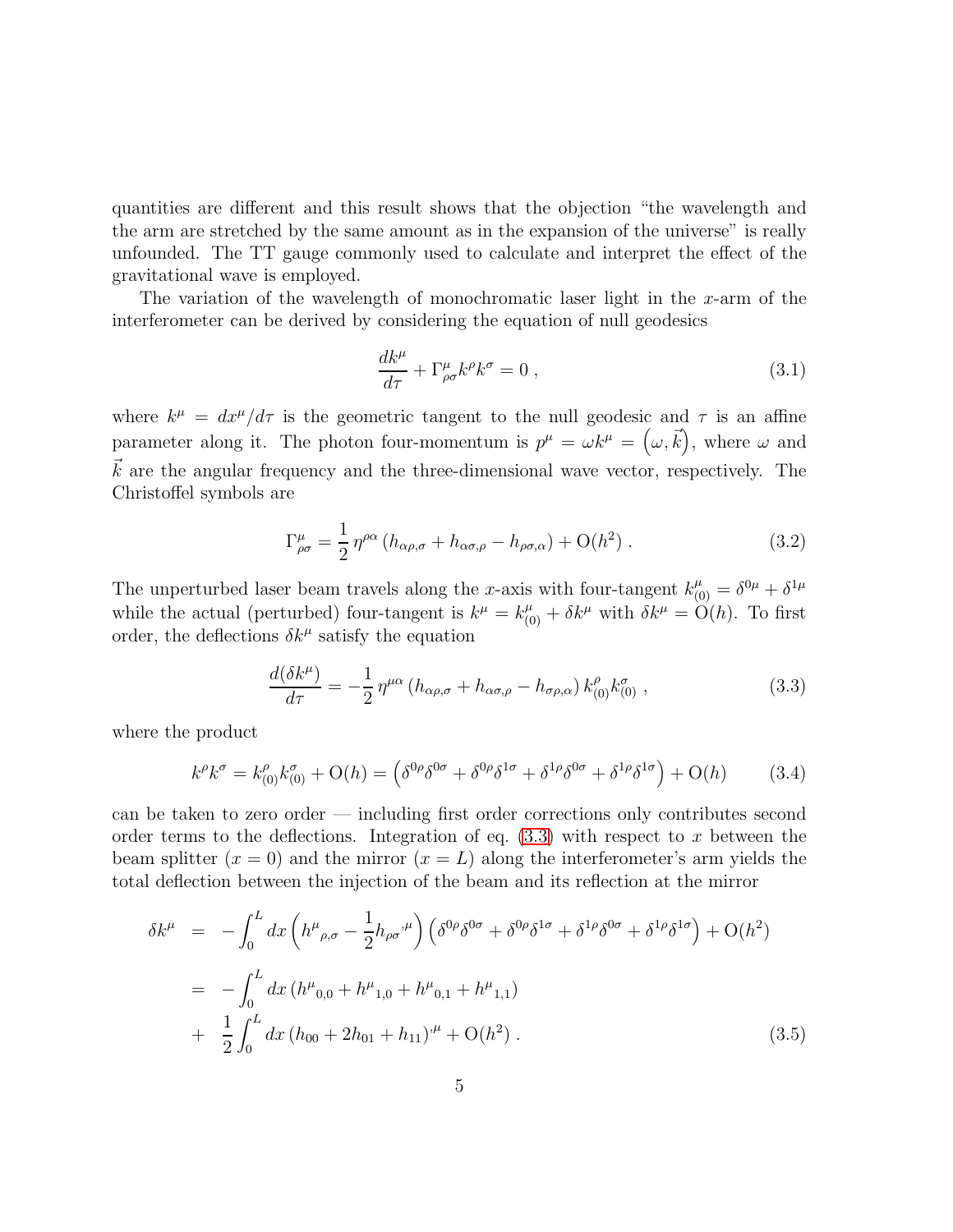In eq. [\(3.5\)](#page-4-1) the integration with respect to the affine parameter  $\tau$  has been replaced by an integration with respect to  $x$ , introducing only a second order error. In TT gauge  $h_{0\mu} = 0$  and therefore the first three terms in the first integral vanish. The remaining term  $h^{\mu}_{1,1}$  contributes a boundary term  $h_{11} (x = 0) - h_{11} (x = L)$ . Since gravitational waves of wavelength  $\lambda_{qw} \gg L$  are usually considered in laser interferometers the spatial variation of the gravitational wave in the interferometer's arms is negligible and this term vanishes as well. In TT gauge we are left with

$$
\delta k^{\mu} = \frac{1}{2} \int_0^L dx \, h_{11}{}^{\mu} + \mathcal{O}(h^2) \,. \tag{3.6}
$$

The deflection of light traveling between the beam splitter at  $x = 0$  and the detector at the same place (after reflection of the signal at  $x = L$ ) is given by

$$
\delta k^{\mu} = \frac{1}{2} \int_0^{2L} dt \, h_{11}{}^{\mu} + \mathcal{O}(h^2)
$$
 (3.7)

by taking into account the fact that for the unperturbed laser beam traveling along the x-arm it is  $x = t$  between emission and reflection, and  $x = L - t$  between reflection and detection (the presence of the gravitational wave introduces corrections that only give second order terms in the deflections). Under the assumption  $\lambda_{gw} \gg L$  the spatial dependence of  $h_{\alpha\beta}$  can be neglected and  $h_{\alpha\beta}(t, \vec{x}) \simeq h_{\alpha\beta}(t)$ , therefore

$$
\delta k^{\mu} = \frac{\delta^{0\mu}}{2} \left[ h_{11} \left( t = 2L \right) - h_{11} \left( t = 0 \right) \right] + \mathcal{O}(h^2) \,. \tag{3.8}
$$

Therefore, in the approximation used, the laser photons do not suffer spatial deflections to first order. This fact is usually tacitly assumed in the standard presentations of how laser interferometers work (see [\[8\]](#page-8-7) for a discussion) but it appears explicitly in the approach used here.

In general, the angular frequency of the light measured by an observer with fourvelocity  $u^{\mu}$  is  $\omega = -p^{\mu}u_{\mu}$ . This quantity is a scalar and therefore is gauge-invariant. Let  $u_0^{\mu}$  be the four-velocity in the absence of gravitational waves and  $u^{\mu} = u_{(0)}^{\mu} + \delta u^{\mu}$  the perturbed four-velocity. Then

$$
\omega = -g_{\mu\nu}p^{\mu}u^{\nu} = -\eta_{\mu\nu}p_{(0)}^{\mu}u_{(0)}^{\nu} - \eta_{\mu\nu}\left(p_{(0)}^{\mu}\delta u^{\nu} + u_{(0)}^{\mu}\delta p^{\nu}\right) - h_{\mu\nu}p_{(0)}^{\mu}u_{(0)}^{\nu} + O(h^2) \ . \tag{3.9}
$$

In particular, by taking as the "observer" the half-transparent mirror at the origin, the unperturbed four-velocity is  $u_{(0)}^{\mu} = \delta^{0\mu}$  and  $\delta u^{\alpha} = 0$ . In fact, in TT gauge the coordinate locations of freely falling bodies are unaffected by the gravitational wave, although their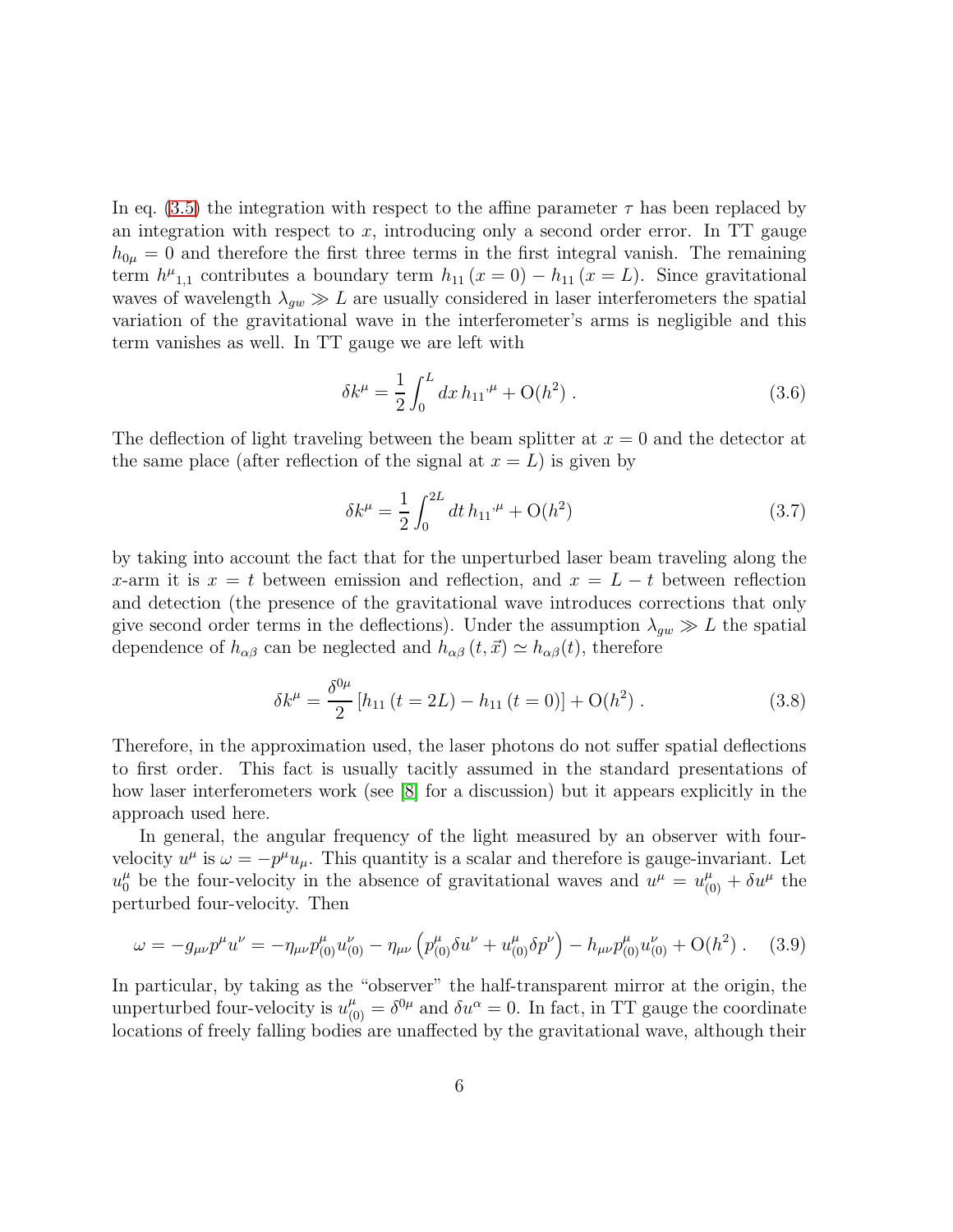proper separations do vary. Then, upon detection at the beam splitter, the angular frequency of the laser light is

$$
\omega = \omega_0 - \eta_{\mu\nu} \delta^{0\nu} \delta p^{\nu} - \omega_0 h_{\mu\nu} \left( \delta^{0\mu} \delta^{0\nu} + \delta^{1\mu} \delta^{1\nu} \right) + O(h^2) = \omega_0 + \delta p^0 + O(h^2) \tag{3.10}
$$

and the percent frequency shift, which is gauge-invariant, is

$$
\frac{\delta\omega}{\omega_0} = \frac{\omega - \omega_0}{\omega_0} = \frac{\delta p^0}{\omega_0} = \frac{h_{11}(t=0) - h_{11}(t=2L)}{2}.
$$
\n(3.11)

In the approximation  $\lambda_{gw} \gg L$  the temporal variation of  $h_{11}(t)$  during the short time  $\approx 2L$  it takes for the light to travel to the mirror and back is negligible and  $\delta \lambda \simeq 0$  in this approximation. Now we want to compare the variation of the proper length of the interferometer arm with the variation in wavelength, and the way to do this correctly is to compare the former with the percent variation in the proper (or physical) wavelength of light  $\lambda_{phys} \equiv \sqrt{g_{11}} \lambda$ . This is analogous to what is normally done in an expanding Friedmann-Lemaitre-Robertson-Walker spacetime with curvature index  $K = \pm 1$  or 0, described by the line element

$$
ds^{2} = -dt^{2} + a^{2}(t) \left[ \frac{dr^{2}}{1 - Kr^{2}} + r^{2} \left( d\theta^{2} + \sin^{2} \theta \, d\varphi^{2} \right) \right]
$$
 (3.12)

in comoving coordinates  $(t, r, \theta, \varphi)$ . In this case one can consider the wavelength of light  $\lambda$  in comoving coordinates but what is physically relevant is the comoving (or physical) wavelength  $\lambda_{phys} \equiv a(t) \lambda$  which changes with the comoving time t. Similarly, in the interferometer's arm, the physical distance between mirror and beam splitter is not the coordinate distance L (which is constant in TT gauge) but rather  $\sqrt{g_{11}} L = \left[1 + \frac{h_{11}}{2} + O(h^2)\right] L$ and the physical wavelength is  $\lambda_{phys} = \sqrt{g_{11}} \lambda$ . The percent variation of proper wavelength however coincides with the percent variation of coordinate wavelength,

$$
\frac{\delta \lambda_{phys}}{\lambda_{phys}} = \frac{\sqrt{g_{11}} \delta \lambda}{\sqrt{g_{11}} \lambda} = \frac{\delta \lambda}{\lambda}
$$
\n(3.13)

and therefore is also zero to first order in the approximation  $\lambda_{gw} \gg L$ .

### 4 Discussion

The percent variation of the proper length of the interferometer's  $x$ -arm is given by eq. [\(2.4\)](#page-3-1) as

$$
\frac{\delta x(t)}{L} = \frac{1}{2} h_+(t) \tag{4.1}
$$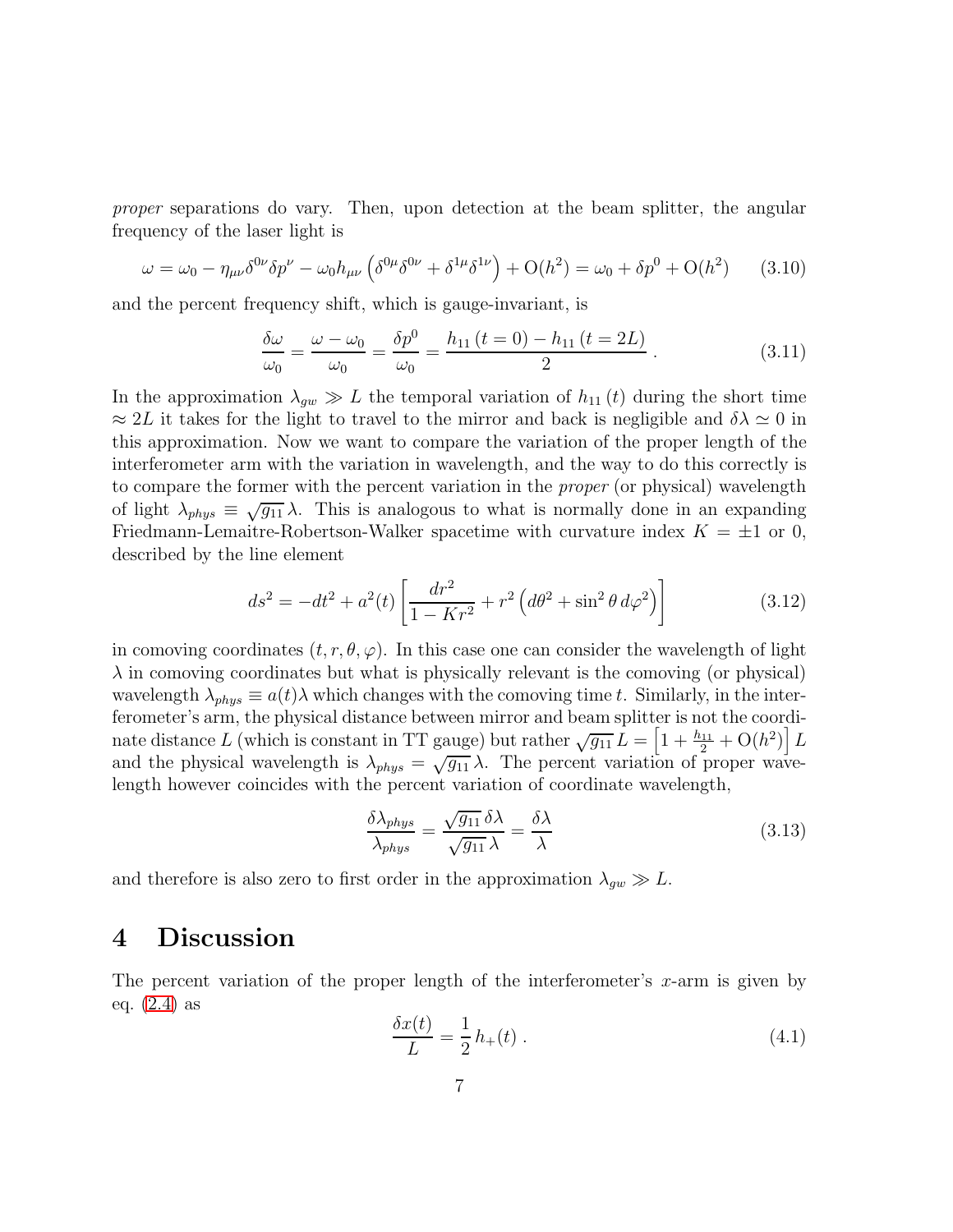In the approximation  $\lambda_{qw} \gg L$  the time dependence disappears and

$$
\frac{\delta x}{L} = \frac{h_+(t=0)}{2} \,,\tag{4.2}
$$

which is different from zero, while the percent variation of proper wavelength  $\delta \lambda_{phys}/\lambda_{phys}$ for the laser light traveling in this arm is zero in this approximation.

Therefore the objection that "all lengths are stretched at the same rate by the gravitational wave" and based on the analogy with the expanding three-space of cosmology, is incorrect. The gravitational wave "treats in a different way" the wavelength of light and the length of the interferometer's arm. Physically, the interferometer works by measuring the differential stretching of the  $x$  and  $y$  arms while the high frequency light wave essentially experiences no inhomogeneities in the "medium" in which it propagates the gravitational wave — because the wavelength  $\lambda_{qw}$  of the gravitational wave is so much larger than the wavelength of light. This conclusion agrees with Thorne's qualitative answer to the objection [\[5\]](#page-8-4). Technological issues aside, laser interferometers such as those of LIGO and VIRGO can indeed detect gravitational waves.

### Acknowledgments

It is a pleasure to thank C.J. Pritchet and D.A. Hartwick for stimulating discussions. This work is supported by the Natural Sciences and Engineering Research Council of Canada (NSERC).